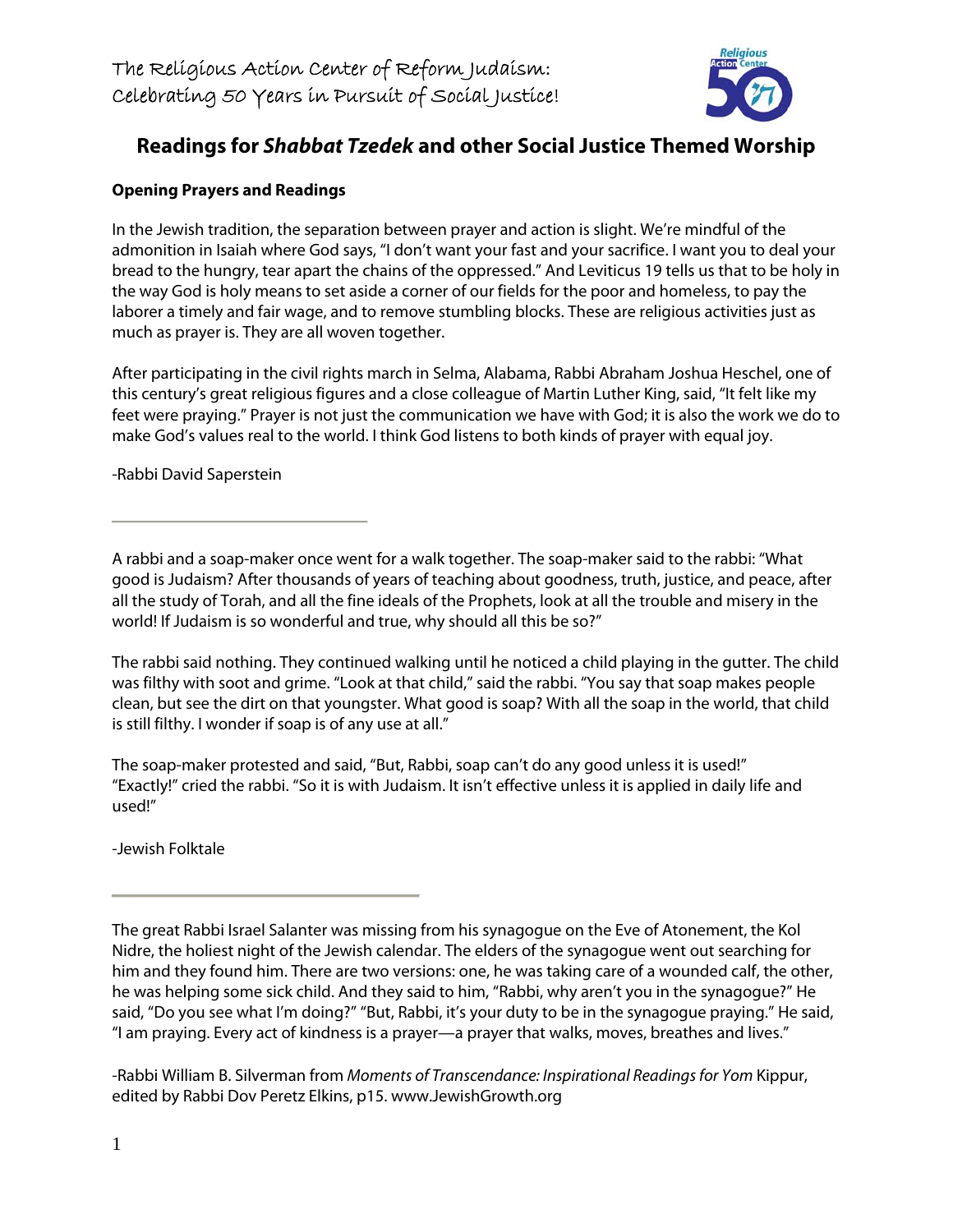The following is an excerpt from "Why We Went," a joint statement of the 17 Rabbis and lay leaders who were arrested in St. Augustine, Florida in protests against racial discrimination on June 19<sup>th</sup>, 1964:

We came to St. Augustine mainly because we could not stay away. We could not say no to Martin Luther King, whom we always respected and admired and whose loyal friends we hope we shall be in the days to come. We could not pass by the opportunity to achieve a moral goal by moral means – a rare modern privilege – which has been the glory of the non-violent struggle for civil rights.

We came because we could not stand quietly by our brother's blood. We had done that too many times before. We have been vocal in our exhortation of others but the idleness of our hands too often revealed an inner silence; silence at a time when silence has become the unpardonable sin of our time. We came in the hope that the God of us all would accept our small involvement as partial atonement for the many things we wish we had done before and often. . .

We believe in man's ability to fulfill God's commands with God's help. We make no messianic estimate of man's power and certainly not of what we did here. But it has reaffirmed our faith in the significance of the deed. So we must confess in all humility that we did this as much in fulfillment of our faith and in response to inner need as in service to our Negro brothers. We came to stand with our brothers and in the process have learned more about ourselves and our God. In obeying Him, we become ourselves; in following His will we fulfill ourselves. . .

We do not underestimate what yet remains to be done, in the north as well as the south. In the battle against racism, we have participated here in only a skirmish. But the total effect of all such demonstrations has created a Revolution; and the conscience of the nation has been aroused as never before. The Civil Rights Bill will become law and much more progress will be attained because this national conscience has been touched in this and other places in the struggle.

Every person has been given free will. If I wish to turn to the good way and be righteous, I have the power to do so; and if I wish to turn to the evil way and be wicked, I am free to do that. Every person is capable of being righteous like Moses or wicked like Jeroboam, learned or ignorant, merciful or cruel, mean or generous. Nobody forces me, or decides for me, or pulls me in one direction or the other; but I myself, by my own volition, choose the path I wish.

-Based on Maimonides, Mishneh Torah: Hilchot Teshuvah 5:1 f.

"For many of us the march from Selma to Montgomery was about protest and prayer. Legs are not lips and walking is not kneeling. And yet our legs uttered songs. Even without words, our march was worship. I felt my legs were praying."

-Rabbi Abraham Joshua Heschel on marching with The Reverend Martin Luther King, Jr.

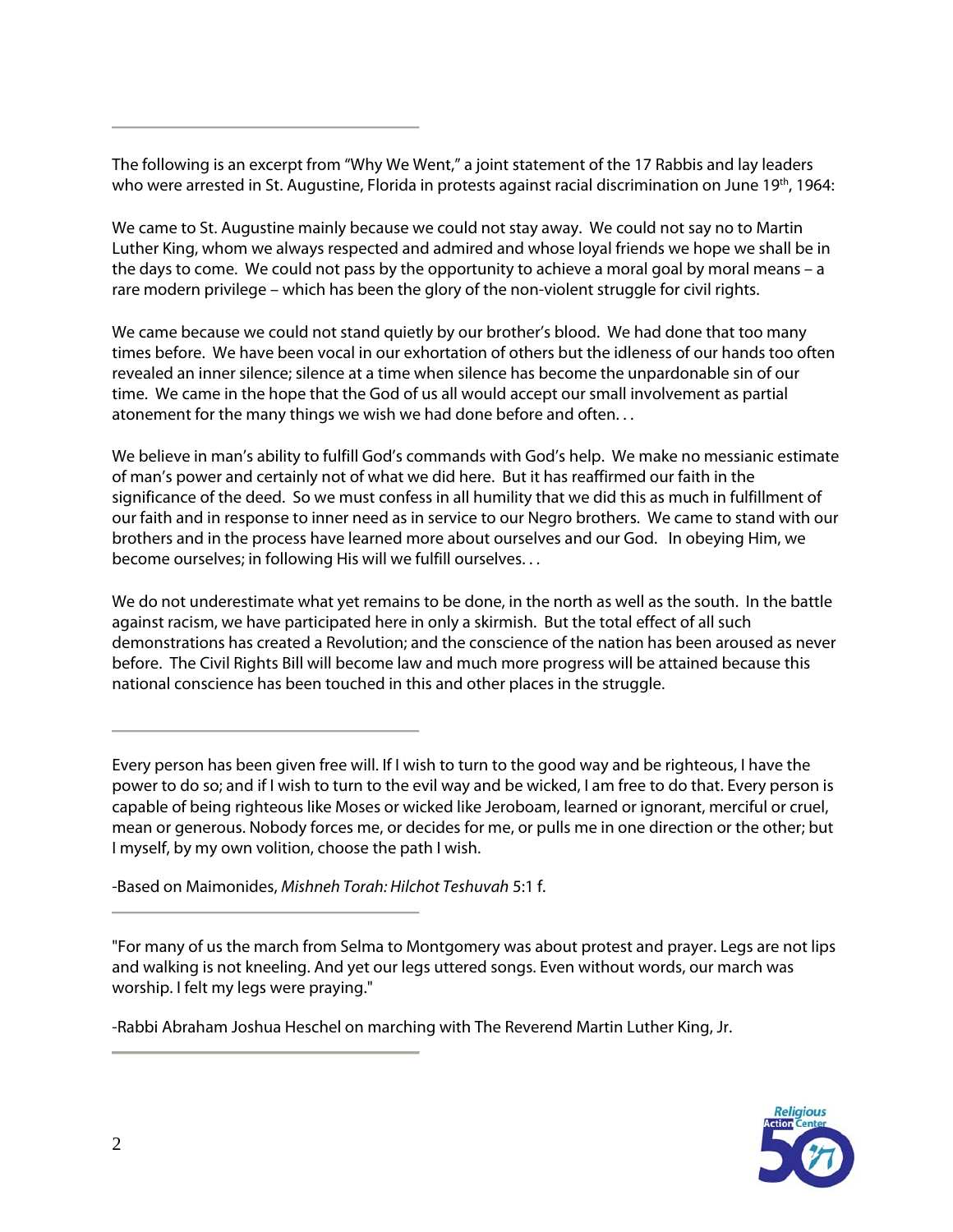If you always assume that the person sitting next to you is the moshi'ah just waiting for some simple human kindness – You will soon come to weigh your words and watch your hands and attend to your responsibilities – And, if he so chooses not to reveal himself in your time – It will not matter.

-A Rebbi's Proverb (from the Yiddish)

#### We Cannot Merely Pray

We cannot merely pray to God to end war; For the world was made in such a way That we must find our own path of peace Within ourselves and with our neighbor.

We cannot merely pray to God to root out prejudice; For we already have eyes With which to see the good in all people If we would only use them rightly.

We cannot merely pray to God to end starvation; For we already have the resources With which to feed the entire world If we would only use them wisely.

We cannot merely pray to God to end despair; For we already have the power To clear away slums and give hope If we would only use our power justly.

We cannot merely pray to God to end disease; For we already have great minds With which to search out cures and healings If we would only use them constructively.

Therefore we pray instead For strength, determination, and will power. To do instead of merely pray To become instead of merely to wish; That our world may be safe, And that our lives may be blessed.

-Jack Riemer (Adapted)

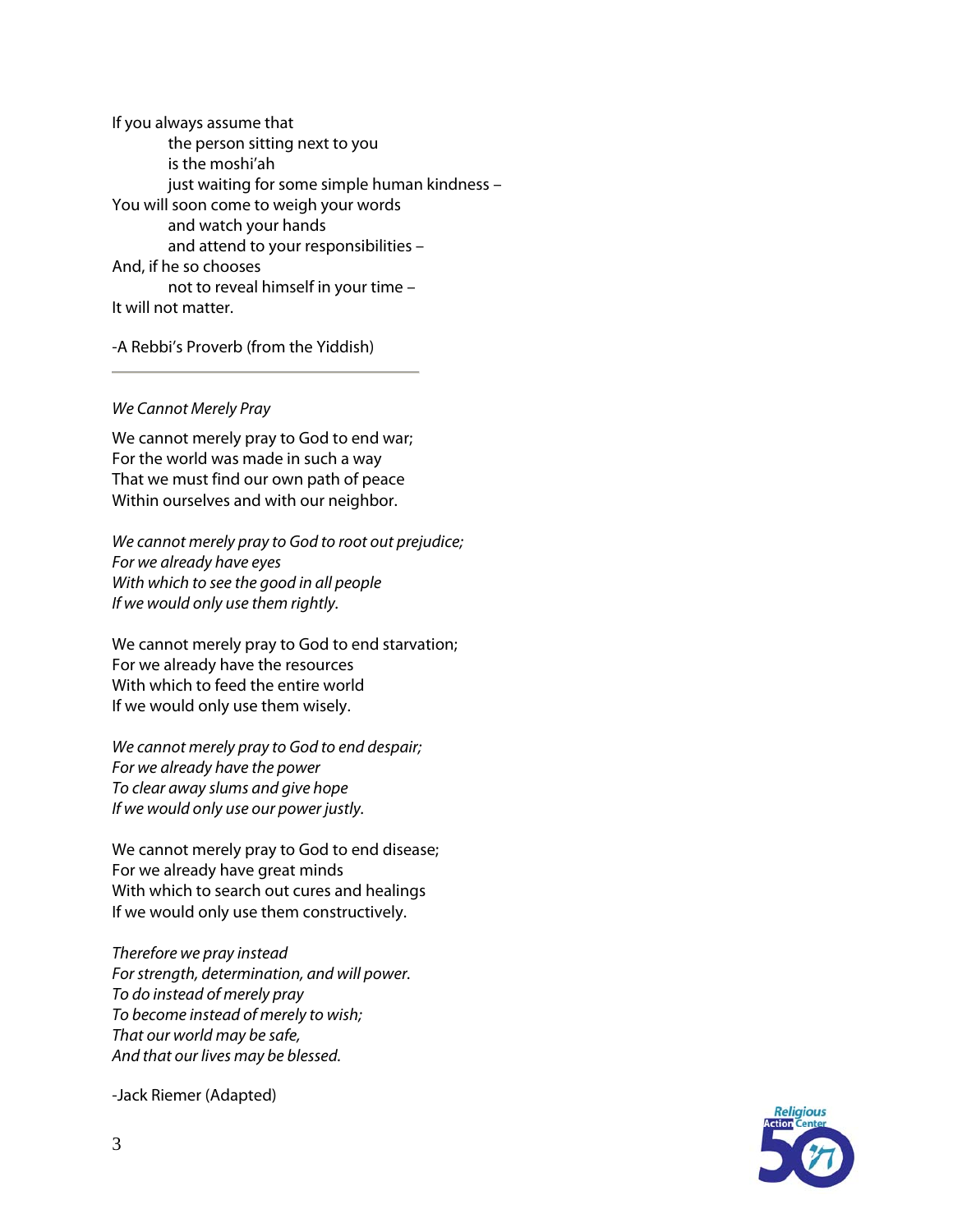#### **Kabbalat Shabbat / Birkot Ha-Shachar**

This is our truth: the One God calls forth being from nothingness, and makes all things one. Blessed is the Holy One of Israel, in whose Oneness we are one.

But we are not yet one in fact: our human race is broken into fragments, and we wait to be redeemed into a lasting unity.

Blessed is the time to come, when all will at last be one.

While hatred rules the earth, redemption will not come. Let the day be near when love will rule this world.

Until people return from their exile from each other, redemption will not come. Let all exile be ended: our exile from one another, the exile of God's presence from our lives.

Until we restore the lawless to their true selves and rekindle in them the spark of God, redemption will not come.

Let us also search out the flaws in our own souls, and struggle to remove them.

While we care only for ourselves, redemption will not come. Let our hearts be moved by the misery of others and dare what must be dared.

-The Task Force on Soviet Jewry of the URJ, 1979

One must repeat from time to time: The world was created for my sake. Never say: What do I care about this or that? Do your part to add something new, to bring forth something that is needed, and to leave the world a little better because you were here briefly.

-Rabbi Nachman of Bratzlav

#### **Before Mi Chamocha**

True, we are often too weak to stop injustices; but the least we can do is protest against them.

True, we are too poor to eliminate hunger; but in feeding one child, we protest against hunger.

True, we are too timid and powerless to take on all the guards of all the political prisons in the world; but in offering our solidarity to one prisoner, we denounce all the tormentors.

True, we are powerless against death; but as long as we help one man, one woman, one child live one hour longer in safety and dignity, we affirm a human's right to live.

-Elie Wiesel, Sages and Dreamers

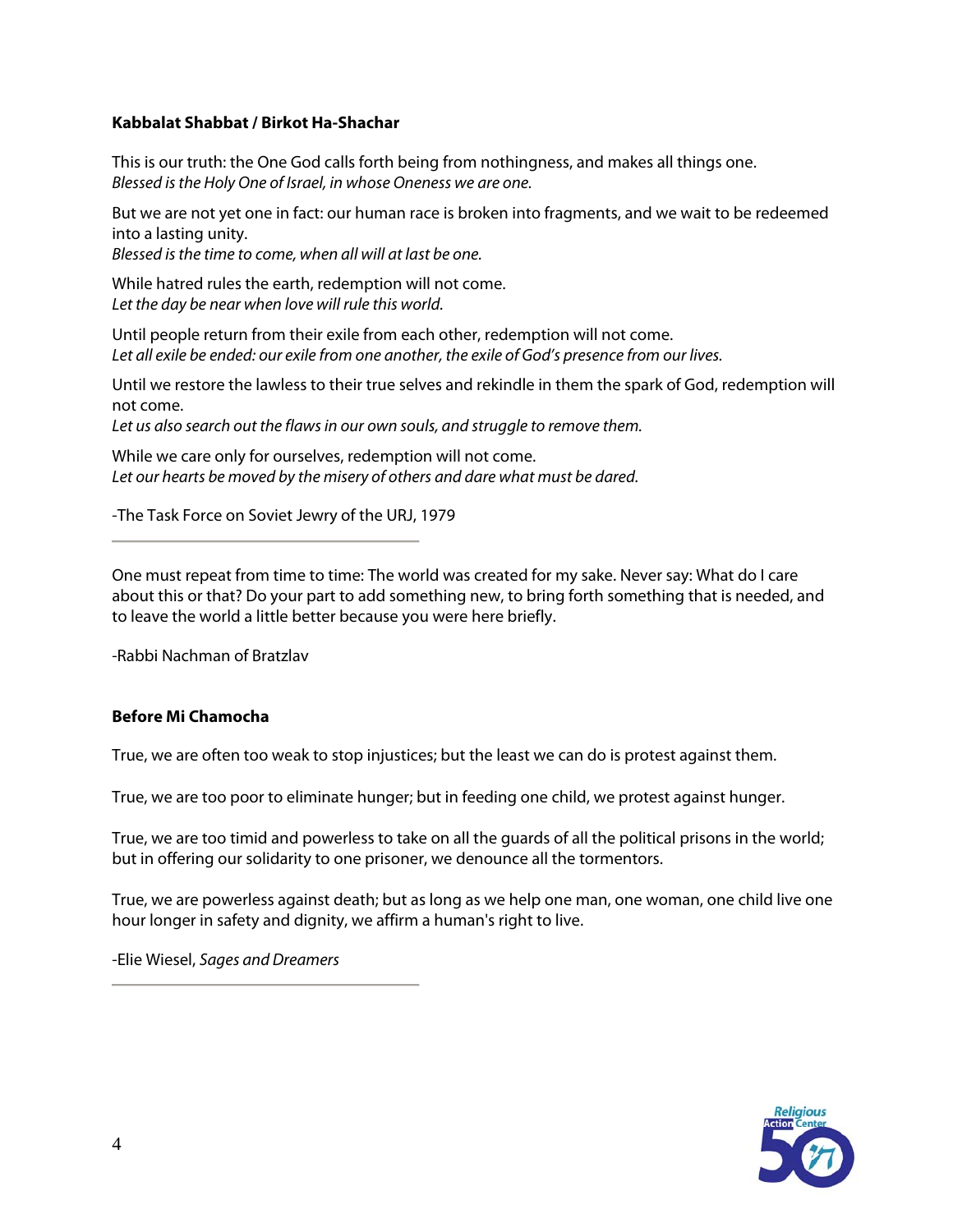The first conference on religion and race took place in Egypt. The main participants were Pharaoh and Moses. Moses said, "Thus saith the God of Israel, 'Let My people go.'" And Pharaoh answered, "Who is the Lord that I should heed His word? I will not let them go."

The outcome of that summit meeting has not come to an end. Pharaoh is not ready to capitulate. The Exodus began, but it is far from being complete.

-Rabbi Abraham Joshua Heschel

Mine was the opportunity to travel to Mississippi in 1964 at the peak of the civil rights struggle and to witness the human spirit striving to be free; I saw a police state — I saw signs — the battered faces beaten by white policemen. I saw the charred pieces of a cross — I saw the rubble of a church burned to the ground. I was filled with anger ... but I found something else too. I saw people longing to leave Egypt. We attended a freedom sing ... according to the usual custom, the group formed a circle and sang "We Shall Overcome." One of the verses I had never heard before: "God is on our side — deep in my heart, I do believe God is on our side...." The same God who was with us when we marched out of Egypt was with them in Mississippi and is with us now.

-Rabbi Jack Stern, Jr., Westchester Reform Temple Siddur

Wherever we live, it is probably Egypt. There is, there really is, a better place, a promised land. And there is, there really is, a promised time. And there is no way to get from here to there, from now to then, except by joining together and marching—and sometimes stumbling—through the wilderness, watching, this time, not for signs and wonders, but for an opportunity to act.

-Adapted from Michael Walzer, Exodus Revolution

Rabbi Judah said: At the sea, each tribe said to each other, "You go into the sea first!" As they stood there bickering, Nachshon ben Aminadav jumped into the water. Meanwhile, Moses was praying. God said to Moses, "My friend is drowning—and you pray!"

"What can I do?" Moses asked.

God responded, as it says in the Torah, "Speak to the people of Israel and tell them to go! Raise your staff…

-Talmud Sotah 36b

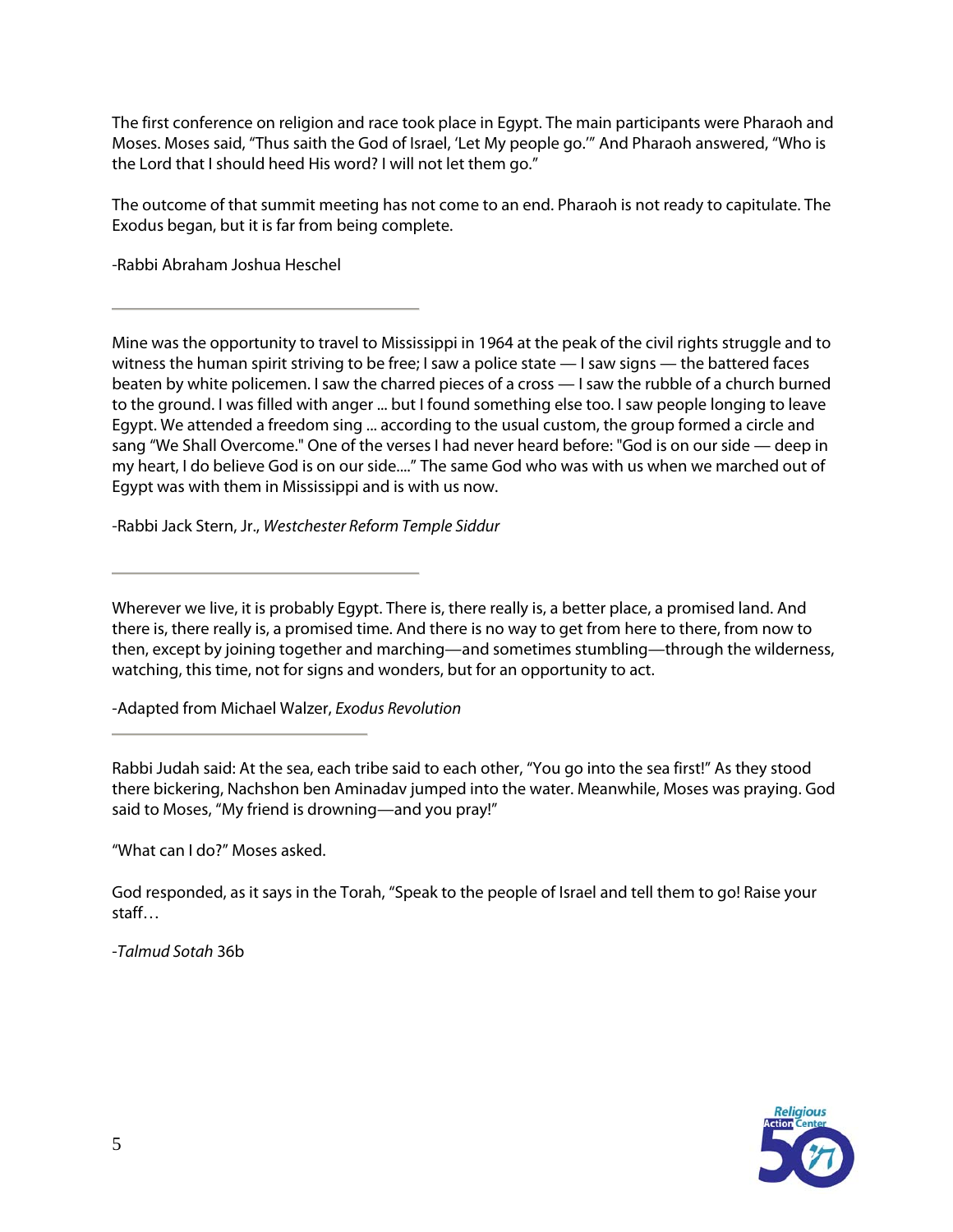### **Before the Sh'ma**

For Judaism gave mankind its first civil rights program. It was expressed in the Sh'ma, the watchword of the Jewish faith: "Hear, O Israel, the Lord our God, the Lord is One." As God is one, mankind is one, for each is created equally in the image of God.

-Rabbi Maurice N. Eisendrath, President Union for Reform Judaism, 1943-1973

### **During the Amidah**

 "Reform Jews are committed to social justice. Even as Reform Jews embrace ritual, prayer, and ceremony more than ever, we continue to see social justice as the jewel in the Reform Jewish crown. Like the prophets, we never forget that God is concerned about the everyday and that the blights of society take precedence over the mysteries of heaven. A Reform synagogue that does not alleviate the anguish of the suffering is a contradiction in terms."

-Rabbi Eric Yoffie, speech to the URJ Executive Committee, February 1998

In a world where the weak were tormented by oppressors, our Torah taught us to love the poor and the stranger.

A heritage of justice has come down to us.

Where the sword was sovereign, we were commanded to seek peace and pursue it.

A heritage of peace has come down to us.

All this now is ours. Ours the teaching, ours the task, to make the heritage live.

For it is our life, and the length of our days!

-Gates of Prayer p. 230

I am a Jew because the faith of Israel demands no abdication of my mind.

I am a Jew because the faith of Israel requires all the devotion of my heart.

I am a Jew because in every place where suffering weeps, the Jew weeps.

I am a Jew because at every time when despair cries out, the Jew hopes.

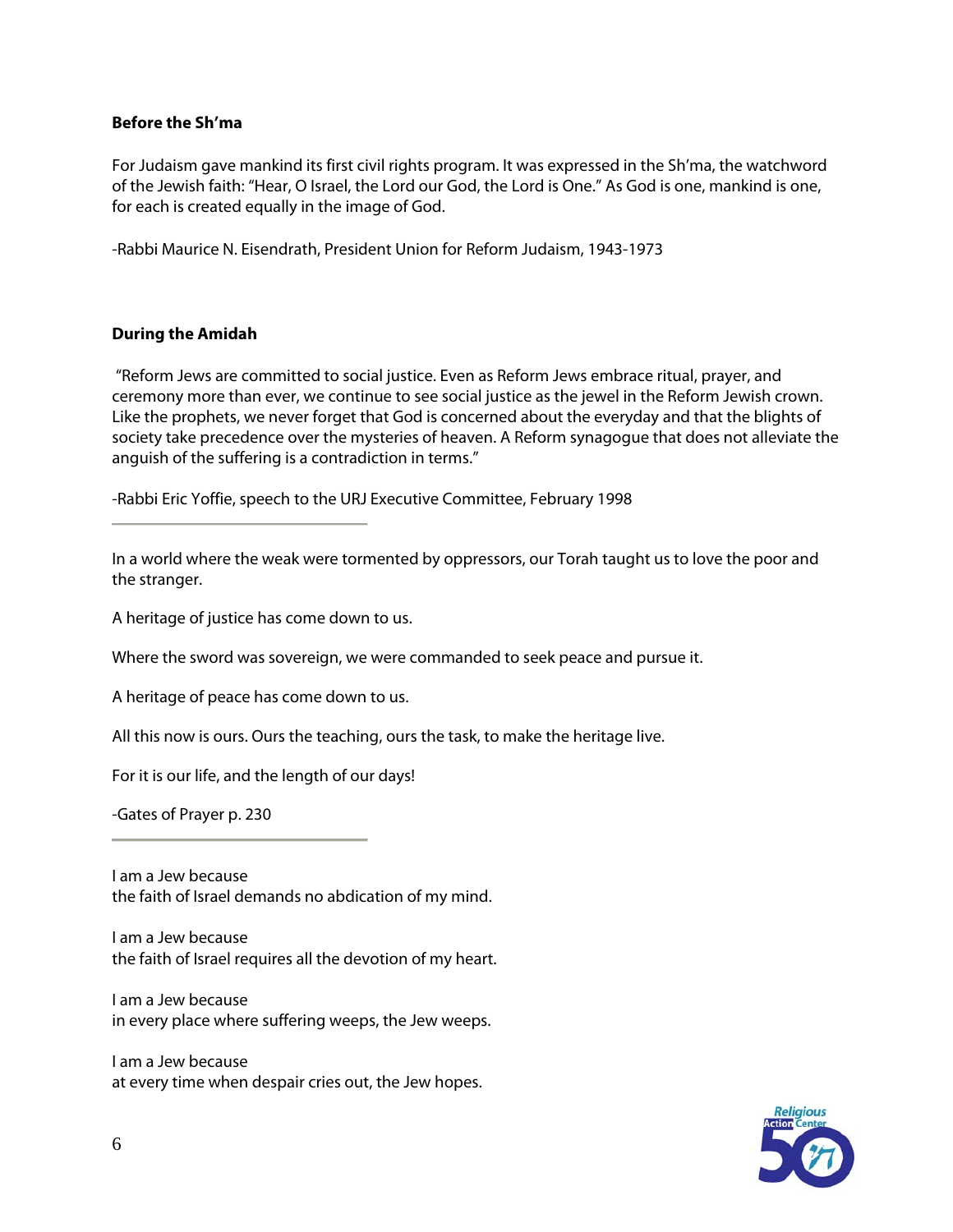I am a Jew because the word of Israel is the oldest and the newest.

I am a Jew because Israel's promise is the universal promise.

I am a Jew because for Israel, the world is not completed; we are completing it.

I am a Jew because for Israel, humanity is not created; we are creating it.

I am a Jew because Israel places humanity and its unity above the nations and above Israel itself.

I am a Jew because, above humanity, image of the divine Unity, Israel places the unity which is divine.

- Edmond Fleg, Mishkan Tefilah, p.203

## **Closing Prayers and Readings**

#### (If an interfaith service):

May God bless you with discomfort At easy answers, half-truths, and superficial relationships So that you may live deep within your heart. May God bless you with anger At injustice, oppression and exploitation of people, So that you may work for justice, freedom and peace. May God bless you with tears To shed for those who suffer pain, rejection, starvation and war So that you may reach out your hand to comfort them And to turn their pain into joy. And may God bless you with enough foolishness To believe that you can make a difference in the world, So that you can do what others claim cannot be done. Amen.

- Franciscan Benediction